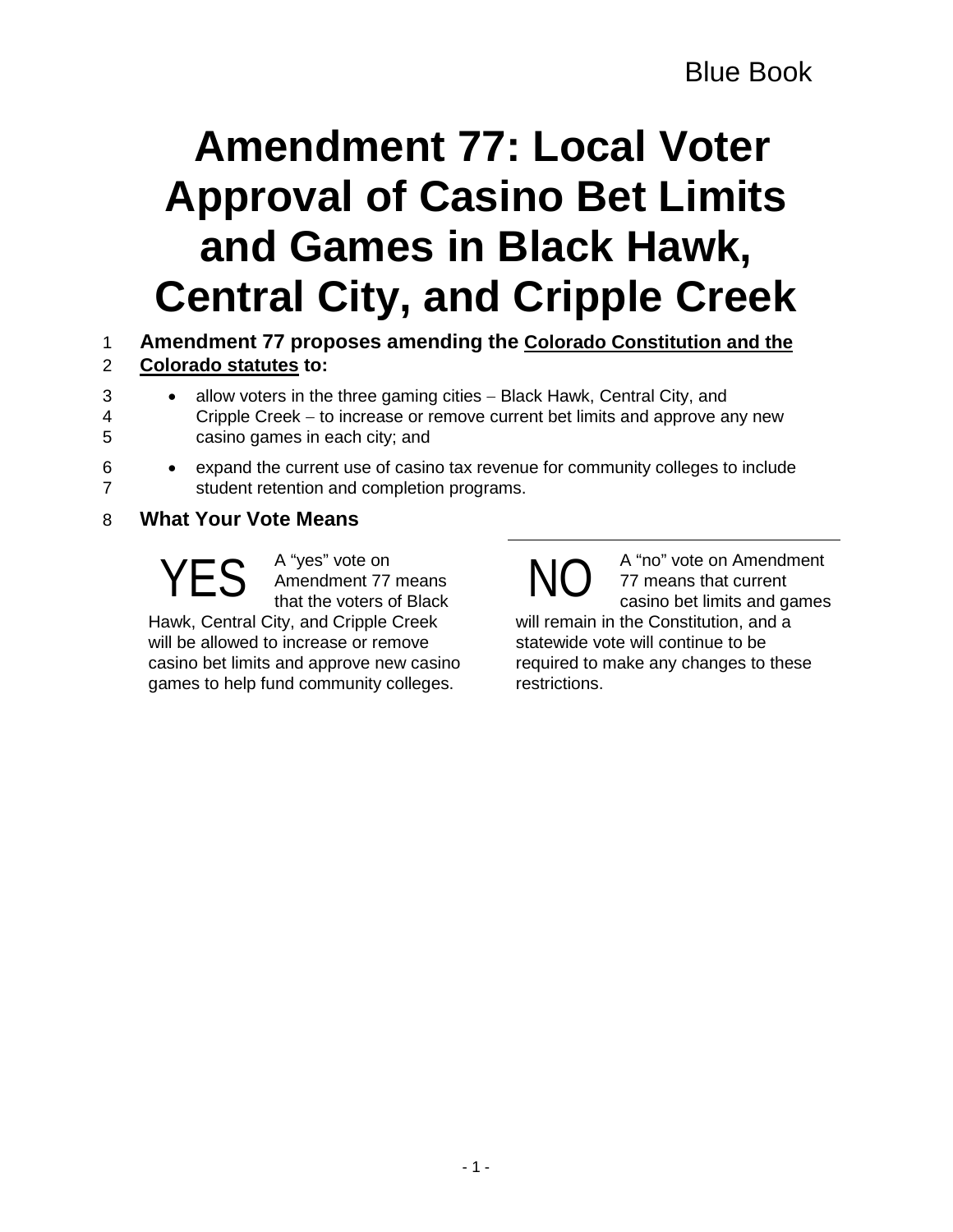## **Summary and Analysis for Amendment 77**

#### **What happens if Amendment 77 passes?**

- Casino bet limits and restrictions on the types of casino games in each gaming city will be removed from the constitution.
- Voters in Black Hawk, Central City, and Cripple Creek may approve new casino bet limits and add new casino games in their respective cities. Current games and bet limits of \$100 will remain until the voters of each city authorize different bet amounts and/or games.
- If local voters in the three gaming cities approve new casino games and bet limits:
- 11 o the Colorado Gaming Commission will establish rules for the new<br>12 o ames: qames:
- 13 casinos may offer new casino games and any new bet limits starting<br>14 May 1, 2021: and May 1, 2021; and
- 15 community colleges may use any additional casino tax revenue to<br>16 fund student retention and completion programs, in addition to use fund student retention and completion programs, in addition to uses **allready allowed under current law, which include student financial aid,** classroom instruction, and workforce development programs.

#### **What types of gambling are currently allowed in Colorado?**

- In 1990, Colorado voters passed a constitutional amendment allowing bets of up to \$5 on slot machines, blackjack, and poker only in Black Hawk, Central City, and Cripple Creek. The limits on casino gambling were expanded in 2008, allowing the games of roulette and craps, bets of up to \$100, and extended casino hours of operation. Sports betting was legalized both online and at casinos in 2019.
- Outside of Black Hawk, Central City, and Cripple Creek, Colorado also permits gambling on horse racing, simulcast horse and dog races, the state lottery, and bingos and raffles sponsored by nonprofit organizations. These types of gambling will not be impacted by this measure.
- Gambling is also legal at the Southern Ute and Ute Mountain Ute tribal casinos, which will not be impacted by this measure.

#### **If new casino bet limits and games are approved, how would additional state tax revenue be spent?**

- Under current law, casinos pay taxes on all bets made minus all payouts to players. Conditional upon voter approval, Amendment 77 will likely generate additional casino tax revenue, depending on the bet limits and games that are approved.
- After casino regulation expenses are paid, any additional tax revenue will be distributed, along with existing tax revenue, in the manner required under current law:
- 78 percent will go to community colleges;
- 12 percent will go to Gilpin and Teller Counties; and
- 10 percent will go to the cities of Black Hawk, Central City, and Cripple Creek.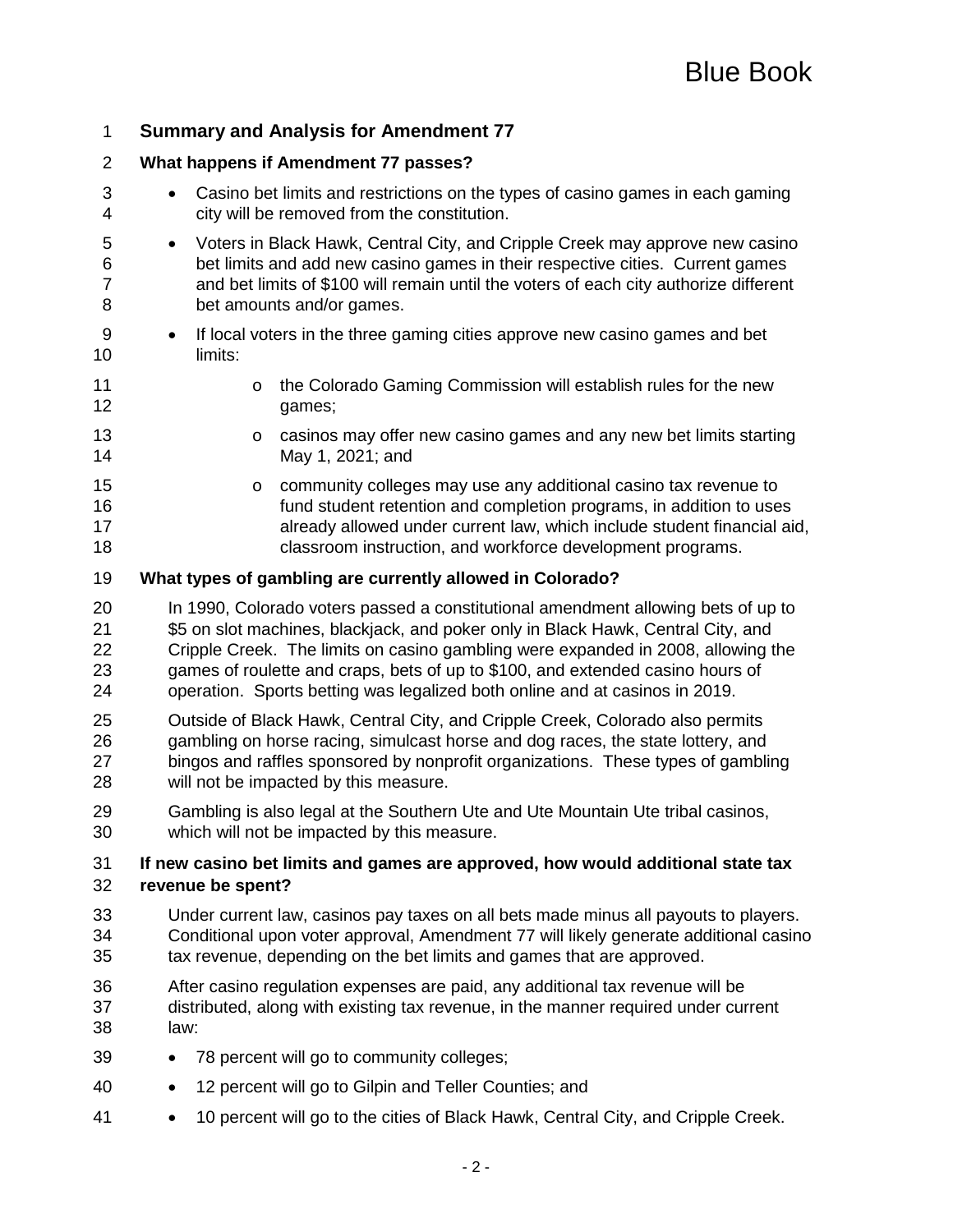# **How does Amendment 77 change the way community colleges spend gaming tax**

#### **revenue?**

This measure expands the way community college funding from gaming can be

spent to include programs and services that promote student retention and degree

completion programs. Currently, community colleges are allowed to spend gaming

tax revenue on financial aid, classroom instruction, and workforce development

programs.

For information on those issue committees that support or oppose the Initiatives on the ballot at the November 3, 2020, election, go to the Colorado Secretary of State's elections center web site hyperlink for ballot and initiative information:

*http://www.sos.state.co.us/pubs/elections/Initiatives/InitiativesHome.html*

## **Arguments For Amendment 77**

- 9 1) Amendment 77 allows voters in Black Hawk, Central City, and Cripple Creek to make decisions that are best for their communities. Local residents impacted by changes to gambling in Colorado are best equipped to address the needs of their communities and should be allowed to control what happens in their cities.
- 2) Without raising taxes on Coloradans, Amendment 77 will likely increase the amount of funding for community college financial aid, classroom instruction, workforce development, student retention, and degree completion programs. This additional revenue will help provide important educational and employment opportunities during this economic downturn and is essential when recent state and local tax revenues have decreased significantly.

#### **Arguments Against Amendment 77**

- 20 1) Removing bet limits may increase the prevalence and severity of problem gambling. Problem gambling often leads to negative social impacts ranging from lower work productivity, financial problems, and higher crime rates to family neglect and abuse, substance abuse, and suicide. Amendment 77 increases the risk of gambling problems without setting aside any of the new tax revenue to help people harmed by problem gambling.
- 2) Expanding casino gambling may negatively impact other communities in Colorado that will no longer have a voice in changes to limits on bets and games. Other cities will not receive any of the tax revenue to help offset the burden created by additional traffic, intoxicated driving, or any problem gambling issues. All Colorado voters deserve to have a say in activities that impact the entire state.
- **Estimate of Fiscal Impact for Amendment 77**

 The following fiscal impacts are conditional upon voter approval in at least one of the three gaming cities and will depend on the casino bet limits and new games

approved in those cities.